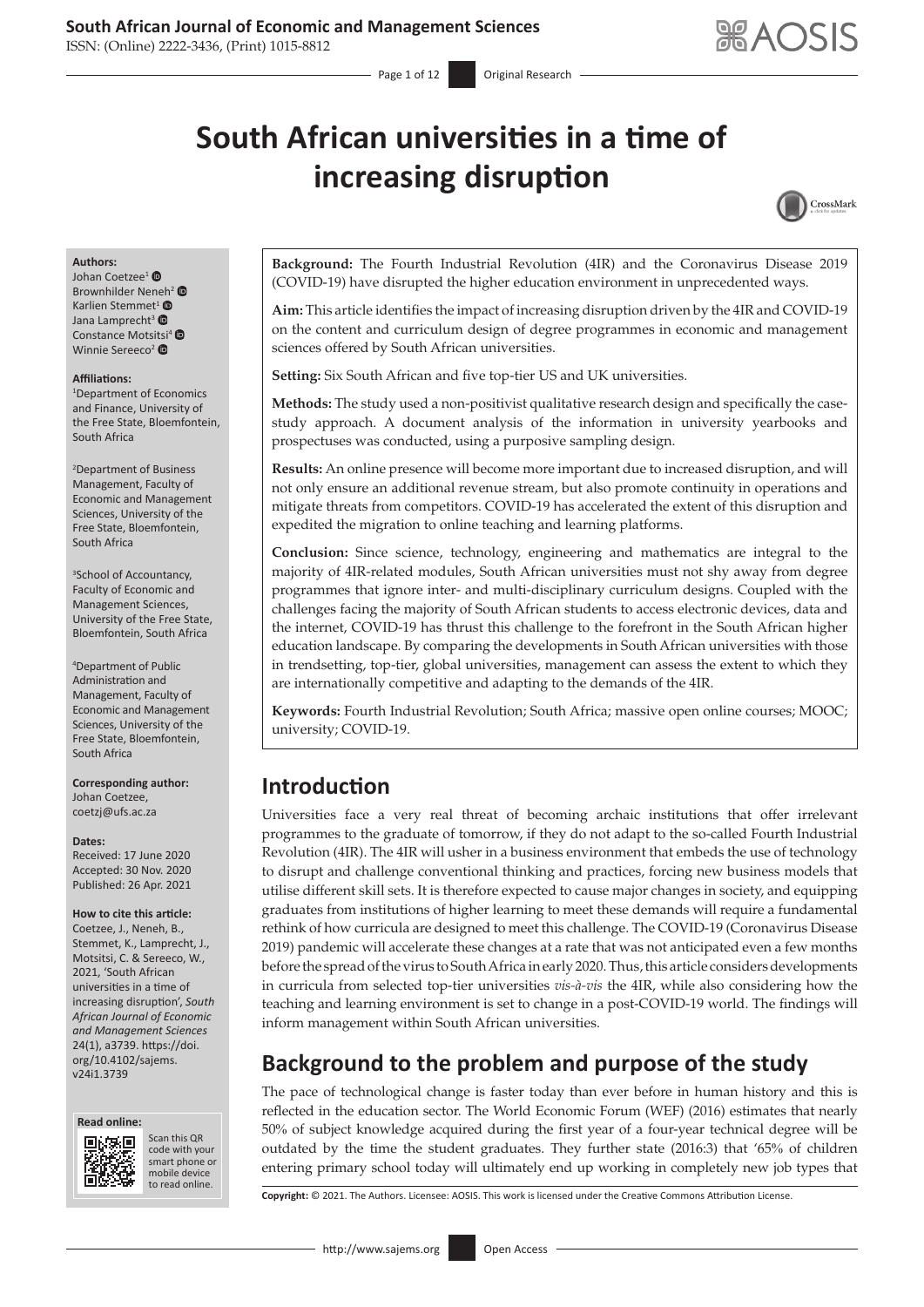don't yet exist'. Drivers such as a more flexible working environment, mobile internet, cloud computing, big data, the internet of things (IoT), a sharing economy, robotics, artificial intelligence, and automation will revolutionise the working environment of the future (WEF 2016). The change will potentially be, as Bhalla et al. (2017) state, 'a tidal wave of change … that will soon make the way we work almost unrecognisable to today's business leaders'. Effectively, they argue, dramatic change will become the norm: 'In an age of rapidly evolving technologies, business models, demographics, and even workplace attitudes … change is not only constant but also exponential in its pace and scope'.

Universities must be responsive to this. In particular, the curricula they offer would need to be increasingly more dynamic and adaptable, almost, it can be argued, simultaneous to the demand for new skills dictated by the 4IR. A speedy response is, therefore, crucial in an increasingly innovative environment, but is a concern in the South African higher education environment (Rodney-Gumede 2019) where only 11 out of 26 universities have introduced modules and degree programmes responding to the skills demand of the 4IR (Pandor 2019). Moreover, given that the so-called STEM<sup>1</sup> (science, technology, engineering and mathematics) disciplines are sure to dominate 4IR-related content, for South African universities this is particularly concerning because schools are not providing them with entrants that have the requisite STEM skills to enter programmes dealing with 4IR-related content. Considering that 78% of Grade 4 learners cannot read for meaning (Howie et al. 2016) and 79% of Grade 6 Mathematics teachers have subject-content knowledge level lower than that of the Grade 6 learners they teach (Venkat & Spaull 2015), the quality of mathematics and science in South African public schools rank as being of the worst in the world (WEF 2017). This is exacerbated by the fact that South African universities only accept entrants into the sciences with a pass mark of above 50% in Mathematics, whereas the number of matriculants achieving above 40% in their final examinations fell almost 11% from 2018 to 2019 and reflected just over 41% of total bachelor passes in 2019 (DHET 2020). With only 29.1% and 28.7% of all university graduates eventually qualifying in the fields of science, engineering and technology in 2016 and 2018 (DHET 2018, 2019), there are clear indications of an education system with major structural concerns at the secondary schooling level.

The president of South Africa has realised this and appointed a task team to focus on upskilling school learners. In the 2019 State of the Nation (The Presidency 2019c) address, he announced that a number of subjects related to technology would be introduced into the school curriculum in coming years (The Presidency 2019a). So too the Department of Basic Education (DBE) has indicated that teachers would be trained in computer skills and coding, with the latter being piloted in 1000 schools in five provinces as from 2020 (Businesstech 2019).

1.References are also often made to STEAM, where Arts are also included to incorporate, in particular, the liberal arts.

The DBE further confirmed that Robotics would be offered as a subject from Grade 9 onwards. As stated by the Minister of the DBE (BusinessTech 2019):

This [*the introduction of Robotics in curricula*] will not only develop STEM skills, but also contribute to effectively developing children's creativity, critical-thinking, design-thinking, and digital skills [*that will*] ensure that South Africa develops learners who are makers and inventors who will contribute to building an innovative culture in South Africa. (n.p.)

To further support this, the president announced the merger of the departments of Higher Education and Training with Science and Innovation (The Presidency 2019b). Whether or not these proposed initiatives will achieve the desired effect, given the dire state of the quality of mathematics and science teaching at school level remains to be seen.

Besides considering the practical challenges facing the South African higher education sector, the devastating effects of the COVID-19 pandemic in 2020 have challenged universities all over the world to change the way they operate. With over 80% of the world's student population affected as a result of imposed lockdowns (Sahu 2020), especially those at universities that offer a face-to-face teaching and learning environment, the use of technology has become more pervasive than ever before. This has forced universities around the world to recognise the need to adapt to technology as the only practical approach to saving the 2020 academic year (Mohamedbhai 2020). By implication, the expedited move towards a digital-based online teaching and learning environment has transpired without prior warning, and preparation and implementation has been on a largely *ad hoc* basis. In Africa this unplanned sudden move to digital is a particularly large problem. Tamrat and Teferra (2020) indicate that 'only 24% of the African population has reliable access to the internet', which inadvertently raises concerns regarding the quality of the teaching and learning experience (Mohamedbhai 2020). The internet penetration rate of South Africa is substantially higher than fellow African countries at 62% and, although lower than counterparts in the developed world such as North America (88%), Western Europe (92%), Northern Europe (95%) and Southern Europe (83%), it compares favourably with emerging economic blocks such as Central America (66%), Caribbean (60%), Eastern Asia (63%) and South East Asia (66%) (Datareportal 2020). Needless to say, improving access to the internet is a priority for the South African government (The Presidency 2019b).

Although COVID-19 has identified major structural concerns for universities, there is the potential to use it to implement long-term strategies that will digitalise their online teaching and learning environment in the future (Khagram 2020), and in particular to align themselves to developments in the 4IR. Universities will therefore not only have to speedily adapt to the challenges of equipping graduates for the rigours of the 4IR, but also skilling entrants from a public schooling system with structural weaknesses (Mouton, Louw & Strydom 2013). For the former, the ability of universities to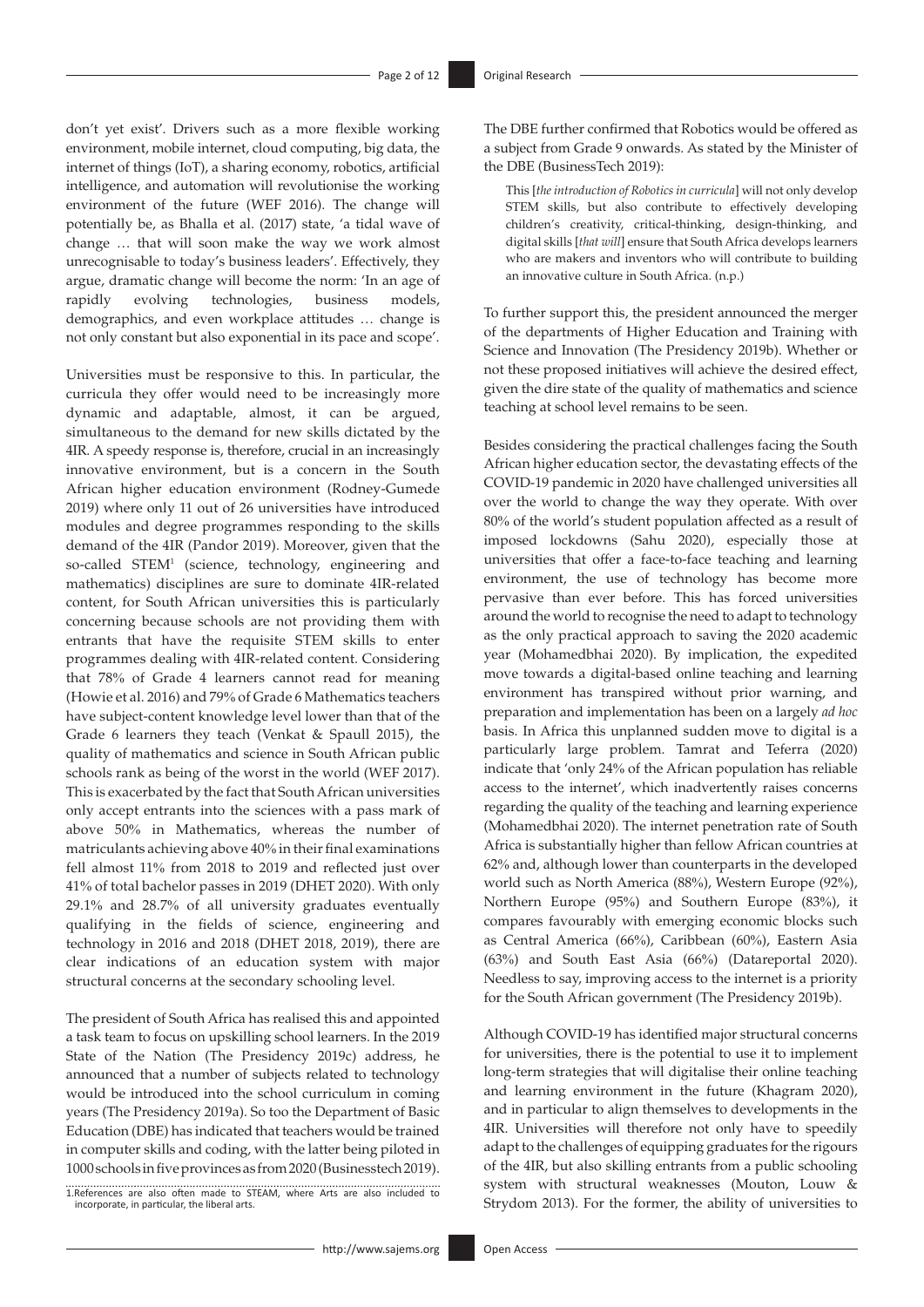incorporate new modules into curricula at a rate commensurate to the ever-evolving work environment is key to sending graduates into the workplace to meet the demands of the 4IR; for the latter, the added pressure on them to commit resources to upskill or even reskill, in particular, the STEM knowledge of incoming students from the school system. COVID-19 has at the very least provided the platform to accelerate these processes. Based on these arguments, this study focuses on the former – that is, it considers what toptier universities are incorporating into their curricula to address the rigours of the 4IR and the developments in the technology-driven space that directly affect the *modus operandi* of South African universities. More specifically, the article investigates the developments in curricula focusing specifically on economic and management sciences (or in a broader sense, commerce) for South African and a selected group of international universities, in order to assess what content they are incorporating to address developments within the 4IR. By comparing the developments in the South African situation with trendsetters (top-tier global universities), as well as technology-related developments, a judgement can be made as to what extent South African universities are adapting to a time of disruption that is unprecedented, especially with regard to the effect that COVID-19 has had on higher education globally.

The following structure is used: in the article the typical skill sets expected from graduates entering the 4IR, are first considered, and then the effect of Covid-19 on the high education sector. Following this, the content of curricula in leading universities is investigated in: (1) South Africa, (2) the developed world (top-tier universities in the United States and the United Kingdom) and (3) online offerings such as massive open online courses (MOOCs) to ascertain what content they include to equip graduates for the 4IR. In conclusion, the article identifies the major findings and makes recommendations for South African university management *vis-à-vis* developments in curricula in the broader field of commerce in an increasingly disrupted world.

### **Literature review The Fourth Industrial Revolution and developments in skills**

The 4IR is currently one of the most commonly discussed topics among academics, researchers, practitioners and policymakers across the globe. The term 'Fourth Industrial Revolution' was initially coined during the Hannover Fair in 2011 and officially announced in 2013 as part of a German high-tech strategic initiative to take a leading role in industries that were transforming the manufacturing sector (Mosconi 2015). While its origin is not doubted, its definition remains debateable (Bauer et al. 2014). In general, extant literature identifies four typical features (Hermann, Pentek & Otto 2016; Jabbour et al. 2018; Knudsen & Kaivo-Oja 2018; Lu 2017; Ning & Liu 2015; Xu et al. 2018): firstly, cyber physical systems (connections between the real and virtual world), secondly, the internet of things (IoT), thirdly, the internet of services (IoS) and fourthly, the smart factory. A further study by Lorenz et al. (2015) identified nine technological pillars of the 4IR, namely systems integration, big data and analytics, simulation and virtualisation, the IoT, the cloud, cybersecurity, autonomous robots, augmented reality and additive manufacturing. The 4IR is therefore a broad reference to developments in technology and its integration into everyday life. More specifically, it is 'characterized by a fusion of technologies that is blurring the lines between the physical, digital, and biological spheres' (Schwab 2016).

An important consideration is the *extent* of the integration – it is pervasive to such an extent that it alters, and even threatens, the traditional *modus operandi* in the work and personal context for humans (Bawa 2017). This suggests that the skill sets required by the future worker, and thus future university graduate, will be different to those required in the past. Rodney-Gumede (2019) emphasises that the skills and experiences that were important only three years ago, will continue to shift from being industry-specific to being transformable and centred on what he refers to as the 4Cs: collaboration, communication, creativity and critical thinking. Gray (2016:1) further argues that '35% of the skills considered important today will change as the 4IR will have brought us advanced technologies'. Skill sets will therefore not only expand, but also becoming increasingly more complex and integrated with each other, typically including complex problem solving, critical thinking, creativity, people management, coordination with others, emotional intelligence, judgement and decision-making, service orientation, negotiation, cognitive flexibility, and the management of information (Botha 2017; Rodney-Gumede 2019).

Skill sets therefore play directly into the education that future entrants into the labour force will require. Menon and Castrillion (2019) argue that university graduates must not merely receive training all-round with skills and knowledge, irrespective of the field they specialise in. Rather, due to disciplinary boundaries becoming increasingly blurred, flexibility in the curricula of qualifications would offer students 'rapid knowledge silos' and prepare them for a multifaceted and multi-disciplinary future. This, they argue, requires a holistic approach to curricula development and teaching that will empower graduates with the 'ability and agility' to adapt to the challenges of the 4IR.

The proliferation of new knowledge and the respective skills attached to it, is significant. In addition to the estimates that up to 50% of current technical curricula will be outdated by the time a student graduates, a study conducted by the WEF found that more than one-third of the respondents regarded the core skill sets of workers in 2020 to be those not considered to be important in 2016 (WEF 2016). Complex problemsolving in particular was considered to be the most important skill leading into the 4IR, followed by skills related to social, process and systems (WEF 2016). By implication, the skill set of the future requires a fusion between both traditional 'hard' skills (those associated with technical expertise) and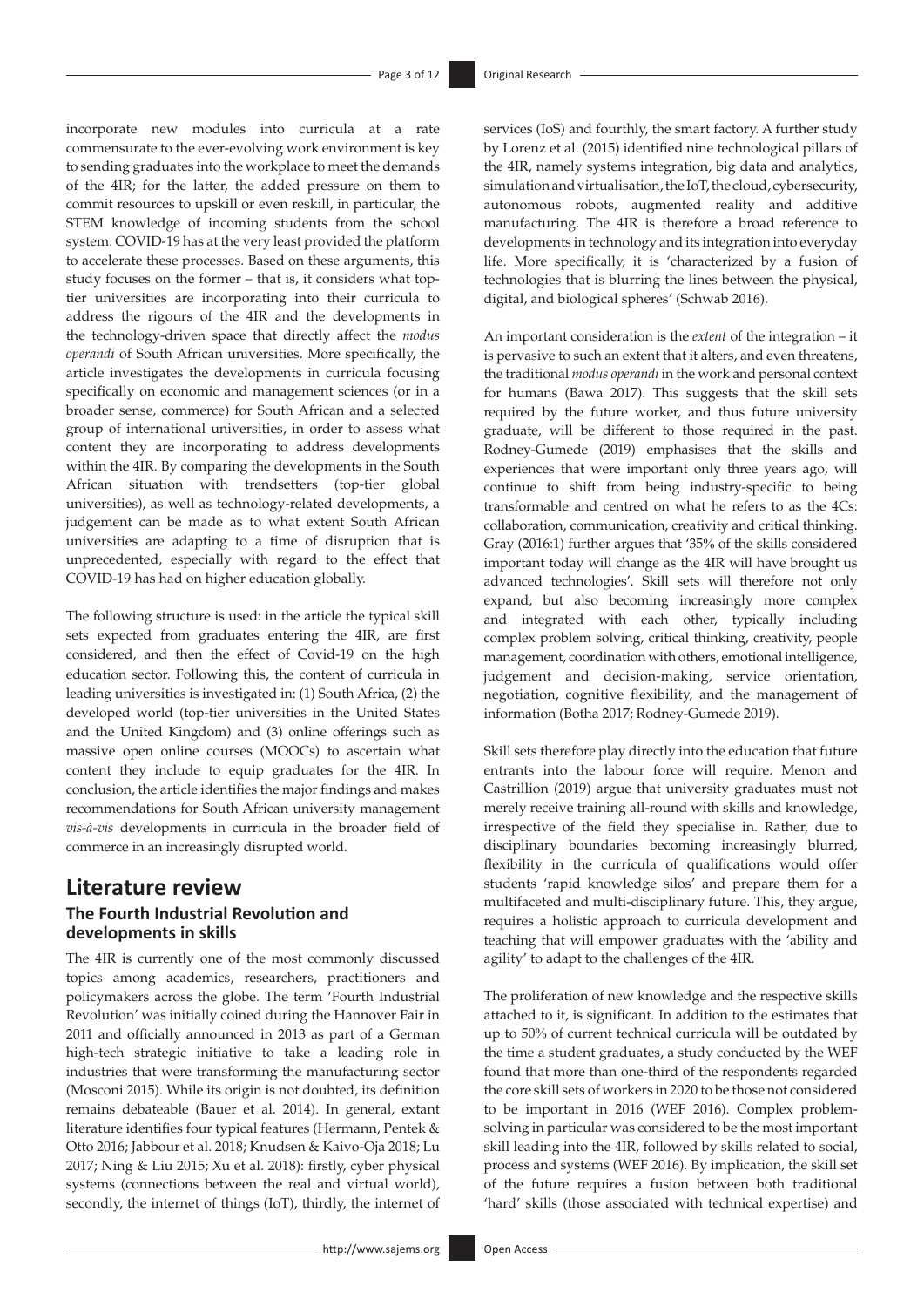'soft' skills (those associated with emotive, abstract and social dynamics). Universities therefore need to adapt modules and programmes that promise to ensure their graduates are ready and qualified for both of these (WEF 2018).

Given these escalating demands placed on universities, what would the implications be on curriculum design?

### **Curriculum design in a changing workplace**

Suskie (2018) states that effective curriculum design focuses on the learning goals, and not necessarily only the content. This is an important consideration *vis-à-vis* the 4IR, as it places focus on not only the curriculum per se, but also the *outcome* of the curriculum and suggests an approach that is adaptive to changing societal outcomes. Two approaches typify this approach: backwards and competency-based curriculum design. For the former, the curriculum is designed with the skills and knowledge that the students should acquire by the time they graduate in mind; for the latter course credits are replaced with competencies. The importance of this is that curriculum design must shift from being the traditional discipline-based kind – in which knowledge forms the core of the curriculum – to being more constructivist or learningcentred – in which case the focus is on the development of the learner in changing times (Cullen, Harris & Hill 2018).

Moreover, transforming the education system through curricula redesign will increasingly be measured against how educational outcomes meet the requirements of stakeholders in the workplace (Halili 2019; Panikar, Dev & Washinton 2015). This, however, is a challenging task for educational systems (Shahroom & Hussin 2018) that will require a re-articulation of curricula within higher education (Penprase 2018). It is further exacerbated by the fact that both the nature of work and the job market are changing and will continue to change at an increasing pace (Xing & Marwala 2017). The way curricula disseminate information, as well as how students are expected to apply the information, suggests that even those studying in a field such as the humanities where the technical skills attached to, say, technology are not as prevalent, need to ensure that they at the very least understand the founding principles (if not the ethical principles) of new developments in technology (Butler-Adam 2018). By implication, Penprase (2018) suggests that education strategies must prioritise human skills to maximise the development and empowerment of graduates in an allrounded manner, focusing specifically on cultural, socioeconomic and interpersonal skills. In essence, curriculum development must equip graduates with the capabilities and skills that technology is not able to replace (Shahroom & Hussin 2018) and be designed in such a way to not only teach and develop new skills, but also to also do this as the demand for skills evolves (Hussin 2018). In doing this, not only will universities train graduates to have a mindset aimed at lifelong learning, but reposition themselves to remain relevant as long as they themselves evolve amid new developments ushered in by the 4IR (Halili 2019). This evolution will be driven by an integrated approach to curricula development (Xing & Marwala 2017) that focuses on developing the capacity of students to comprehend the impact of technological advances on humans (Bawa 2017). A more inter- and multi-disciplinary mindset will be required in which lifelong learning becomes central to developments in the job market (Hong 2017; Horowitz & White-Burke 2018).

Although the 4IR, in and by itself, is the driving force behind the disruption facing universities, the rate at which it is set to occur has been expedited due to the COVID-19 pandemic.

### **Disruption amid COVID-19**

The novel COVID-19 pandemic, which by all accounts started in the Chinese city of Wuhan in late 2019, has rapidly spread across many countries around the world. In response, many have introduced both local and international travel restrictions and imposed strict lockdown regulations. As of the end of March 2020, over 150 countries had closed down schools and universities affecting over 80% of the world's student population (Sahu 2020). This has created a host of unexpected challenges from both the university's and the student's perspective. Many universities have been forced to rapidly transition from traditional face-to-face teaching to different forms of online delivery modes (Gewin 2020), resulting in unplanned expenditures. Also, while online teaching is not necessarily a new mode of delivery for the majority of universities, many staff members were found wanting technologically savvy and had to acquire the skills of online learning platforms without the requisite training (THE 2020). Many academic staff members also do not have the experience of designing learning material for the online environment (Bao 2020). The added pressure of working from home, while in many instances also being required to homeschool children, has added further pressure due to not necessarily having a work environment conducive to productivity (Gorlick 2020). Assessments in the online environment have created further challenges. For example, assessments developed for a face-to-face environment had to be transformed to online assessments, which have raised concerns regarding not only their quality, but also the likelihood of encouraging cheating in the online environment (Watson & Sottile 2010). Two recent examples include online cheating at the Georgia Institute of Technology and Boston University where students used the help of the education technology company Chegg to complete online assessments (Flaherty 2020). The aforesaid has thus disrupted universities in ways unimaginable before the onset of COVID-19.

Moreover, the majority of students in South Africa are reliant on the computer labs, Wi-Fi connections and libraries available on the campuses of universities. Due to many not having access to any of these at home, COVID-19 has forced them to rely on data plans provided by universities and their smartphones to attend and complete online classes and assessments (Mathiba 2020). Students who, therefore, lack access to digital devices are at a clear disadvantage, which has implications on both the grades they receive and the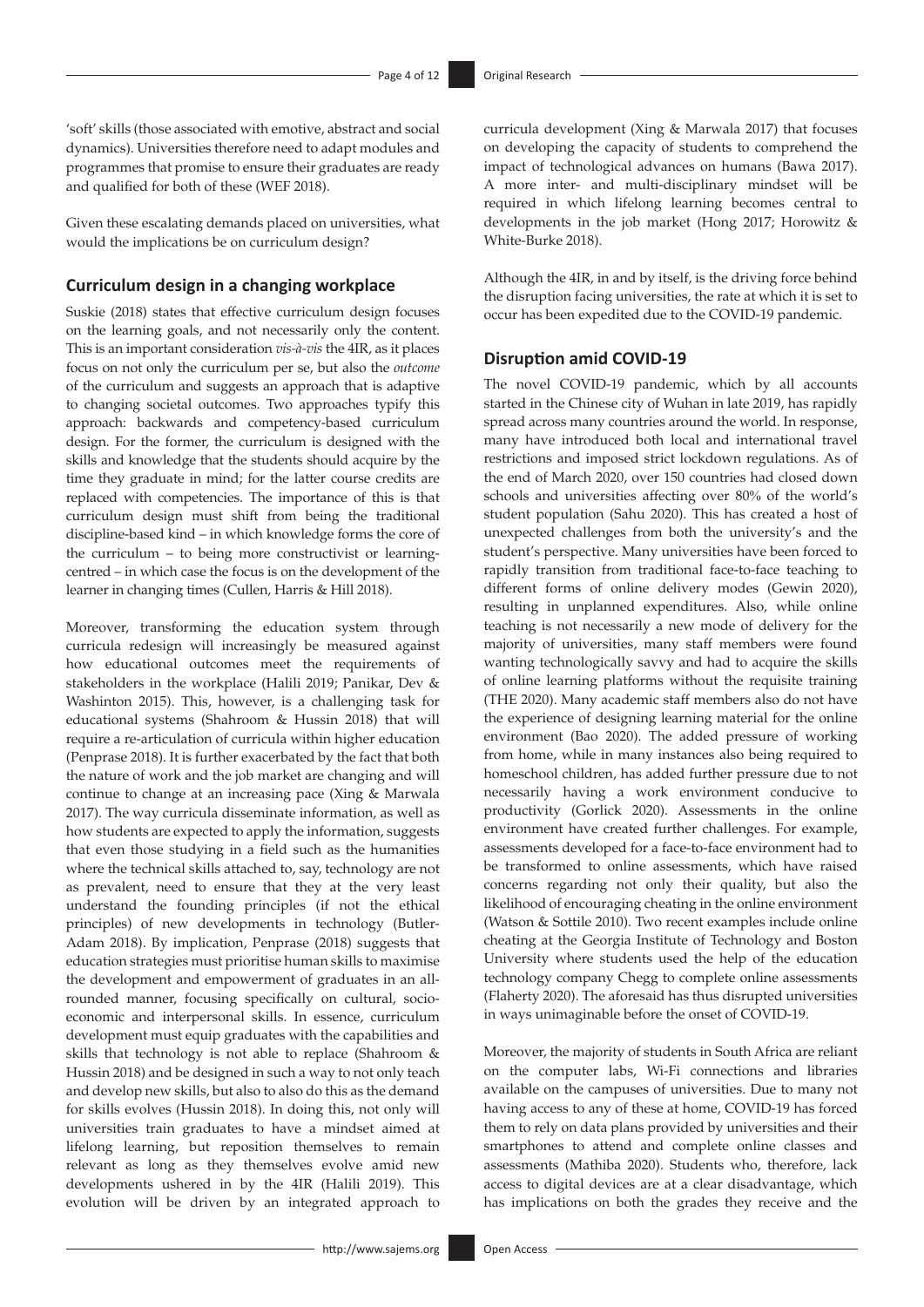likelihood to defer their studies (Alruwais, Wills & Wald 2018). Furthermore, students used to the face-to-face environment require a heightened sense of self-discipline and a learning attitude conducive to online learning (Bao 2020). The speed at which students have been forced to adapt, places them under immense pressure and raises concerns regarding the value for money they get while paying for tuition that presupposes the full ambit of a traditional faceto-face teaching and learning environment (Burki 2020). With most accounts suggesting that a vaccine is expected in 2021, the reality is that universities and students will have to endure the online environment into late 2021 and, most likely, later (Le et al. 2020).

# **Research methods**

This study adopts a non-positivist qualitative research design and specifically the case-study approach, which aims to 'build a holistic, largely narrative, description to inform the researcher's understanding of a social or cultural phenomenon … [*emerging*] organically from the research context' (Astalin 2013:118). Although qualitative research, and by implication a case study, adopts an 'interpretative paradigm' that may be construed as being subjective from the perspective of the researcher (Starman 2013:30), the suggested bias has been argued to be misguided as case studies, in particular, explore real-world situations 'as they unfold in practice' (Flyvbjerg 2011:309). To ensure this, and specifically scientific rigour, the results need to be unbiased, trustworthy, credible and confirmable (Guba & Lincoln 1982; Morse, Olson & Spiers 2002). As such, a documentary analysis was conducted from those available in the public domain on the websites of the chosen universities – more specifically, a 'documents as commentary approach' according to which 'insight into individual and collective … practices and structures that are not otherwise observable' was adopted (Atchan, Davis & Foureur 2017:56). Yearbooks or prospectuses from the faculties of economic, management and business sciences (or broadly speaking, commerce) were identified after which critical probing into the content (Atchan et al. 2017) allowed the content, and specifically modules within curricula, to be identified through the 'orientation of qualitative description' (Oczkowskia et al. 2018:59). The study, therefore, follows an inductive approach, typical of qualitative research designs and allows 'research findings to emerge from the frequent, dominant, or significant themes inherent in raw data, without the restraints imposed by structured methodologies' (Thomas 2006:238).

The study used a non-probability sampling design and more specifically purposive sampling. The sampling frame comprised South African and top-tier United States and United Kingdom universities. The overarching criterion used for selection was the availability of information regarding the modules in curricula focusing on degrees in commerce. Based on this, six South African universities were selected and five of the top six global universities according to the QS University Rankings. Table 1 provides the list of these universities.

**TABLE 1:** Selected universities used for the study.

| Variable                                 |                | Global ranking Country ranking | Location             |
|------------------------------------------|----------------|--------------------------------|----------------------|
| South African university                 |                |                                |                      |
| University of Cape Town                  | 121            | $\mathbf{1}$                   | South Africa         |
| University of the Witwatersrand          | 200            | $\overline{2}$                 | South Africa         |
| Stellenbosch University                  | 329            | 3                              | South Africa         |
| University of Johannesburg               | 366            | 5                              | South Africa         |
| University of Pretoria                   | 441            | 6                              | South Africa         |
| University of the Free State             | 970            | 11                             | South Africa         |
| Top-tier university                      |                |                                |                      |
| Massachusetts Institute of<br>Technology | $\mathbf{1}$   | $\mathbf{1}$                   | <b>United States</b> |
| Stanford                                 | $\overline{2}$ | $\overline{2}$                 | <b>United States</b> |
| Harvard                                  | 3              | 3                              | <b>United States</b> |
| Oxford                                   | 5              | $\mathbf{1}$                   | United<br>Kingdom    |
| Cambridge                                | 6              | $\overline{2}$                 | United<br>Kingdom    |

*Source*: Global Universities Rankings, 2019, *US news best global universities rankings*, viewed 12 August 2019, from [https://www.usnews.com/education/best-global-universities/](https://www.usnews.com/education/best-global-universities/rankings) [rankings;](https://www.usnews.com/education/best-global-universities/rankings) and QS, 2019, *World university rankings*, viewed 25 May 2019, from [https://www.](https://www.topuniversities.com/university-rankings/world-university-rankings/2019) [topuniversities.com/university-rankings/world-university-rankings/2019](https://www.topuniversities.com/university-rankings/world-university-rankings/2019).

At the risk of merely providing a summary of the modules in university curricula, we need to explain what is meant by '4IR-related content'. For purposes of the study, this refers specifically to modules that deal with topics within the curricula of qualifications in the field of commerce that, in the broadest sense, are expected to deal with those relating to the 4IR. Generally speaking, this includes, but is not necessarily limited to, data science, business analytics and fintech in a specifically commerce-related degree programme. More specifically this includes modules focusing on technology, the management, analysis and dissemination of information and data – including coding, programming and the like, simulation, digitalisation, machine learning, robotics, big data, blockchain, IoT, artificial intelligence and so on. A caveat on this is in order: although the yearbooks (or prospectuses) providing information on the respective modules are informative as to the name of the respective modules, and they usually provide a list of the expected outcomes, detail of the content is typically sparse. For this reason, the study does not specifically consider the content *within* modules themselves, but rather identifies modules that, through their names, describe content linked to topics associated with the 4IR.

### **Ethical considerations**

This article followed all ethical standards for research without direct contact with human or animal subjects.

# **Findings South African universities**

South African universities offer traditional commerce degrees, but have introduced 4IR-related modules as either electives or as part of the core modules. For example, at the University of Cape Town (UCT) students studying towards a BCom can specialise in 'traditional' areas including accounting, actuarial sciences, economics and management, whereas students studying towards a BBusSc can specialise in 12 areas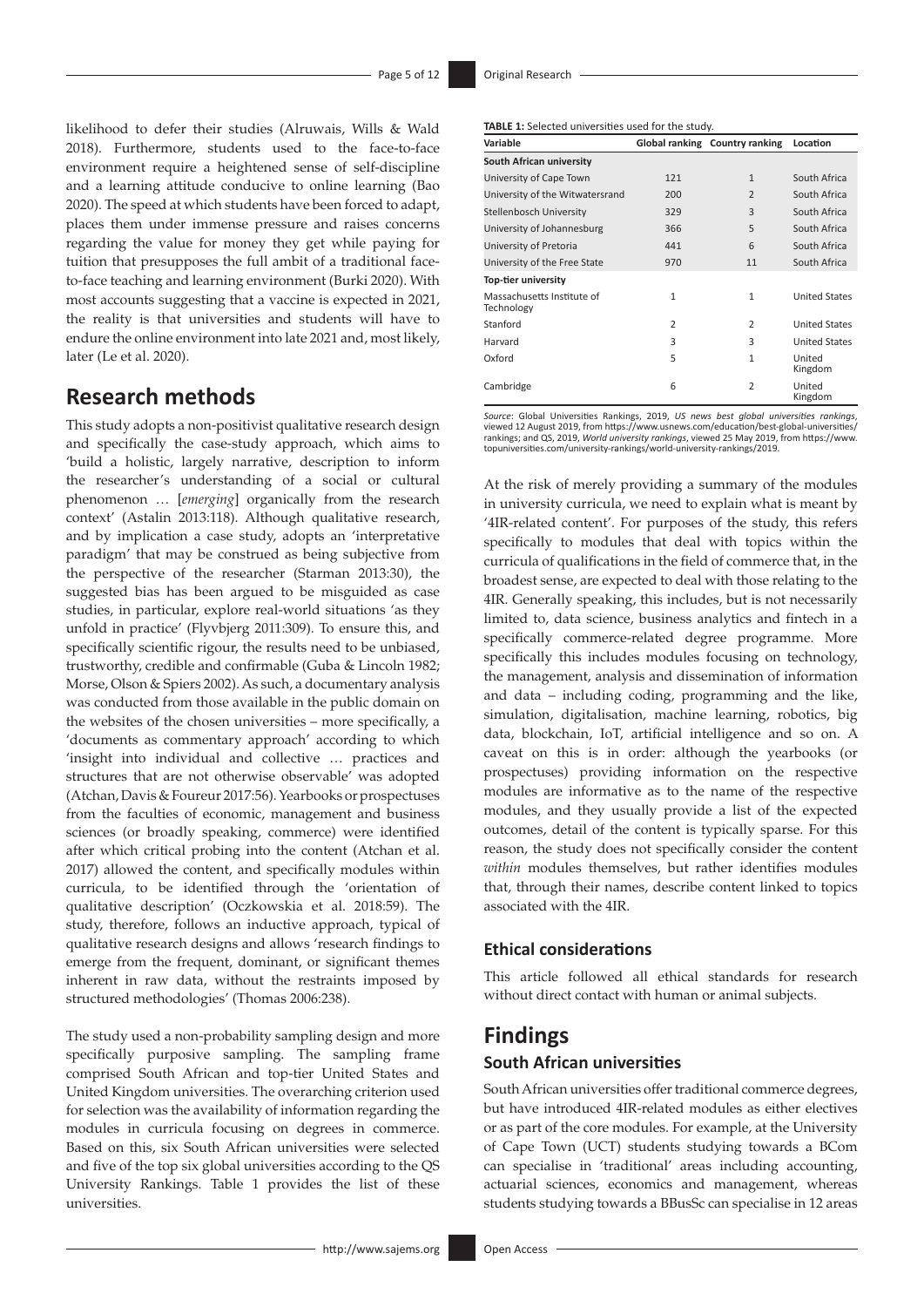(UCT 2018a), including analytics and information systems, dealing specifically with analytical methods pertinent to advances in the 4IR or modules more interdisciplinary by nature, such as cognitive neuroscience. At Stellenbosch University (SU) a BCom is offered in mathematical statistics with a focus on data science, focusing specifically on requiring students to gather, store, transform and graphically represent data (US 2019). In the field of business management at the University of Pretoria (UP), there have been substantial changes with the introduction of modules, such as design thinking and business innovation, business analytics (including topics such as data mining, big data and data stream analysis), and responsible leadership (UP 2019).

Universities also acknowledge the roles of both inter- and multi-disciplinary degrees with a 4IR flavour. At both UCT and the University of the Witwatersrand (Wits) (2019), degrees specialising in philosophy, politics and economics (PPE) follow the practice of prestigious top-tier universities such as the London School of Economics and Political Science,<sup>2</sup> the University of Pennsylvania<sup>3</sup> and the University of Oxford.4 With a slight tweak, the University of Johannesburg (UJ) introduced a Bachelor of Arts (BA) degree in 2019 specialising in politics, economics and technology with the specific purpose of equipping students for the 4IR, relying heavily on the expertise from different faculties, including the College of Business and Economics (CBE) and the Faculties of Humanity and Science (UJ 2019). The University of the Free State (UFS) in 2020 introduced a BCom specialising in business and financial analytics focusing specifically on addressing the potential 4IR skills of the future graduate, with modules focusing on integrating traditional banking and finance topics with those typical of data analytics, such as programming and problem solving, databases and database management systems, and data analytics for business (UFS 2020).

In general, South African universities understand the important role of data and information management in their commerce degrees. Wits offers a BCom Information Systems, UCT and SU offer modules focusing on information systems as core in the first year of study and UP a BCom Informatics Information Systems, dealing with the management of information systems, manipulation of data and computer programming. At UJ, the School of Consumer Intelligence and Information Systems integrates IT and computer sciences in the field of commerce to enable students to develop software, manage information systems and program.

In addition to traditional departments within commerce faculties, certain business schools also offer a host of modules on topics pertinent to the 4IR. For example, at Wits the Graduate School of Business Administration offers a Master of Management in the field of digital business,

2.See [http://www.lse.ac.uk/study-at-lse/Undergraduate/Degree-programmes-2020/](http://www.lse.ac.uk/study-at-lse/Undergraduate/Degree-programmes-2020/BSc-Philosophy-Politics-and-Economics) [BSc-Philosophy-Politics-and-Economics](http://www.lse.ac.uk/study-at-lse/Undergraduate/Degree-programmes-2020/BSc-Philosophy-Politics-and-Economics).

3.See <https://ppe.sas.upenn.edu/>.

4.See [http://www.ox.ac.uk/admissions/undergraduate/courses-listing/philosophy](http://www.ox.ac.uk/admissions/undergraduate/courses-listing/philosophy-politics-and-economics)[politics-and-economics.](http://www.ox.ac.uk/admissions/undergraduate/courses-listing/philosophy-politics-and-economics)

which includes modules such as Systems Thinking in the Digital Economy, Applied Big Data and Analytics, Cybersecurity and Risk Management, Digital Financial Services, Digital Government, Digital Commerce, Business Strategy for a Digital World, Marketing for Digital Business, Digitalising Operations, Innovation and Entrepreneurship in Digital Business, Digital Transformation and Change Management and Digital Technology (Wits 2019). The Gordon Institute of Business Science (GIBS) of the UP offers a Senior Executive Programme with the Harvard Business School with 4IR modules such as Competing in the Age of Digital Platforms, Competing on Business Analytics and Big Data, Driving Digital Strategy and Leading an Agile Workforce Transformation.<sup>5</sup> The provision of 4IR content is therefore not limited to traditional departments within the faculties of commerce, but extends to the offerings of business schools in certain instances.

Ensuring that graduates are well versed in the principles of ethical behaviour in the workplace is required by several professional qualifications, typically offered by different departments within the faculties of commerce. For example, when graduates qualify as Chartered Accountants in South Africa, they have to adhere to the ethical requirements prescribed by the South African Institute of Chartered Accountants;6 when graduates in finance pursue qualifications such as the Chartered Banker,<sup>7</sup> Chartered Financial Analyst or Financial Risk Manager, they have to adhere to the ethical requirements of the Chartered Banker Institute, Chartered Financial Analyst Institute<sup>8</sup> and the Global Association of Risk Professionals;<sup>9</sup> when industrial psychologists qualify as such, they have to adhere to the professional conduct and ethical standards of the Health Professions Council of South Africa.<sup>10</sup> Although all of the universities under investigation are either affiliated or accredited by some of these bodies, particularly in their postgraduate degree programmes, the inclusion of courses focusing on ethics is not necessarily a requirement for undergraduate study.

### **Top-tier universities in the United States and the United Kingdom**

The composition of the bachelor's degrees offered by the toptier universities in the United States and the United Kingdom are unique. For instance, the US curricula are more flexible, orientated towards being inter-disciplinary, and emphasise a broad approach to subject content. Harvard and Stanford curricula, for example, maintain a major-minor system which allows students the opportunity to select subjects outside of their major areas of specialisation. In contrast, Oxford and Cambridge offer curricula that are more rigid and orientated

5.See [https://www.gibs.co.za/programmes/open-programmes/pages/harvard-business](https://www.gibs.co.za/programmes/open-programmes/pages/harvard-business-school-senior-executive-program.aspx)[school-senior-executive-program.aspx.](https://www.gibs.co.za/programmes/open-programmes/pages/harvard-business-school-senior-executive-program.aspx)

6.See [https://www.saica.co.za/.](https://www.saica.co.za/)

7.See <https://www.charteredbanker.com/>.

- 8.See [https://www.cfainstitute.org/.](https://www.cfainstitute.org/)
- 9.See [https://www.garp.org/.](https://www.garp.org/)

10.<https://www.hpcsa.co.za/>.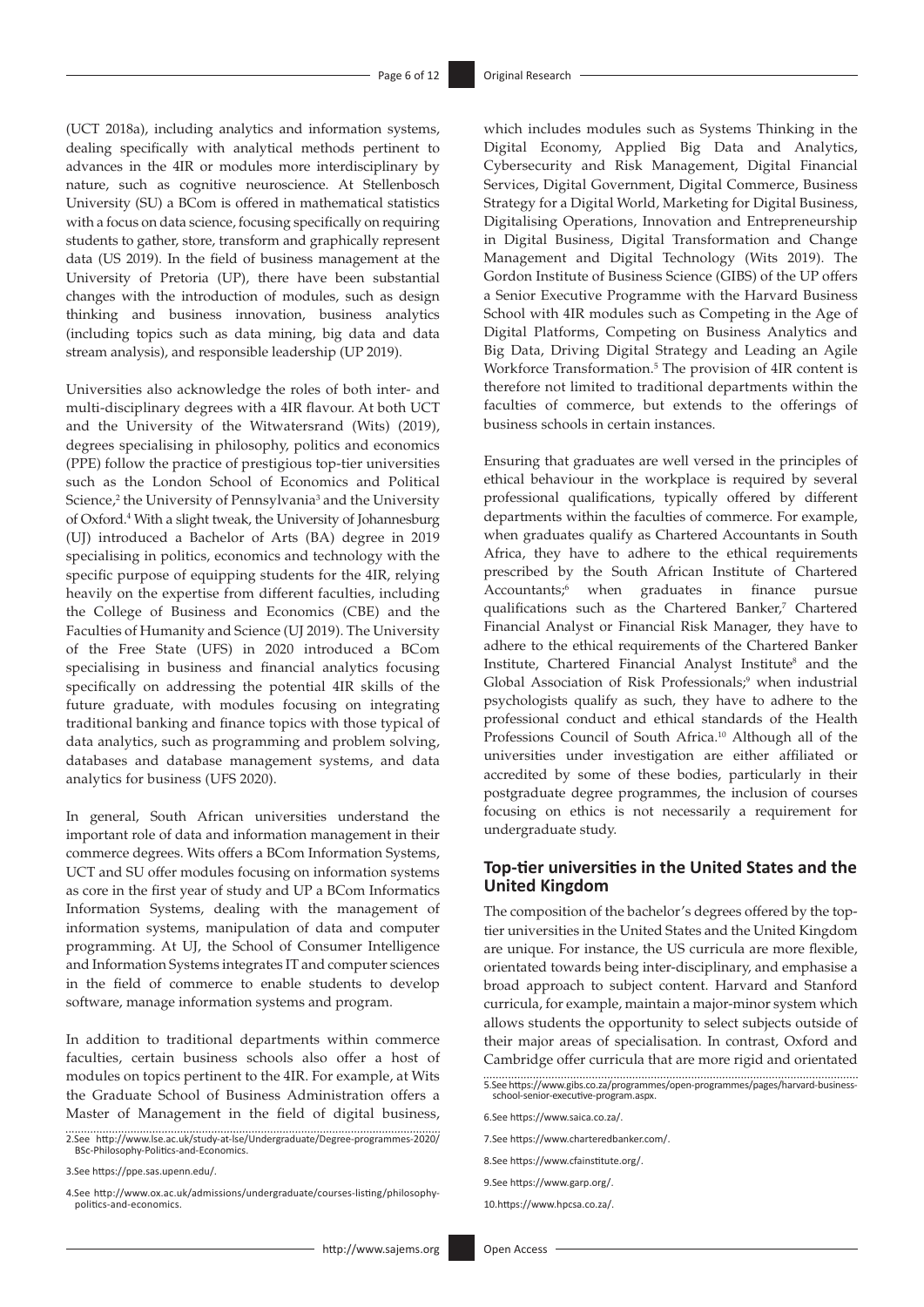towards in-depth specialisation (also called majors, concentrations or triposes) in various fields.

An interesting dimension of the curricula of Harvard, Stanford and the Massachusetts Institute of Technology (MIT) is the so-called general educational requirement (or general institutional requirement at MIT) that needs to be completed by all students irrespective of their area of specialisation. The aim of this requirement is to develop a set of essential intellectual competencies and social skills to broaden the exposure of students to a plethora of different disciplines – it is therefore multi-disciplinary at its core. For example, the content is not only spread among courses in the traditional sciences, humanities, arts, social sciences, and technology, but also covers exposure to soft skills associated with improving writing and speaking, planning, reasoning, culture, diversity, foreign languages and cultures, ethics, and belief systems to name only a few (Harvard University 2019a; MIT 2019b; Stanford University 2019c). At MIT there is even a 'physical education requirement' which entails a minimum of four physical education courses and the requirement to pass a 100-yard swimming test – the rationale being that both the body and mind need to be healthy and are not independent of one another (MIT 2019b).

The top-tier universities offer students substantial choices in the composition of their curricula. For example, although MIT awards only one undergraduate BSc degree, a major (or specialisation) is selected out of a possible 54 fields (MIT 2019a). In turn, Stanford University offers students BA, a BSc or a BA&Sc with a major from a possible 65 fields, constituting at least one-third (but not more than two-thirds) of a student's programme (Stanford University 2019a). Harvard offers more than 3700 courses in 50 undergraduate fields of studies, albeit not offering a business concentration to undergraduate students (Harvard University 2019b). Furthermore, at the University of Cambridge an undergraduate BA (Hons) degree with more than 65 subjects is offered (Cambridge University 2019). Therefore, although top-tier universities offer students considerable flexibility, balance is sought between the *depth of knowledge* acquired when specialising in a specific major and the *breadth of knowledge* acquired through broader exploration of multiple disciplines (Stanford University 2019b).

Specialist undergraduate programmes that speak directly to the principles of 4IR content are further reflected in interdisciplinary curricula. With a BSc in Computer Science, Economics and Data Science at MIT, subjects include, among others, Fundamentals of Programming, Introduction to Algorithms, Design and Analysis of Algorithms, Econometric Data Science, Communicating with Data, Networks and Optimization Methods in Business Analytics, Networks, Economics and E-commerce, and Data Analysis for the Social Scientist (MIT 2019d). Moreover, the Department of Economics at Stanford offers students courses in social and economic networks and the future of finance, which directly address the pressing issues in the current landscape of global financial markets such fintech, regtech, artificial intelligence,

crowd financing, blockchain, machine learning and robotics, IoT, cybersecurity, financial warfare, cryptocurrency risks, ETFs, new instruments and payment platforms, roboadvising, and big data and algorithmic trading (Stanford University 2019d). Students majoring in economics are offered electives from outside departments, including Mathematics, Statistics, Computer Science and Overseas Studies. Electives include, among others, Design and Analysis of Algorithms, Artificial Intelligence: Principles and Techniques, Machine Learning and General Game Playing (Stanford University 2019e).

Furthermore, postgraduate studies are typically offered by the business schools of the respective universities. At MIT, modules that have a distinct 4IR flavour include: Information, Entropy and Computation Econometrics for Managers: Correlation and Causality in the Big Data World, Statistical Thinking and Data Analysis, Introduction to Machine Learning, Introduction to Applied Probability, Data Mining: Models and Predication that Create Value, The Analytics Edge, Artificial Intelligence, Predictive Data Analytics and Statistical Modelling, Negotiation Analysis and Algorithmic Trading and Quantitative Investment Strategies (MIT 2019c). Stanford requires MBA students to complete compulsory core modules in the MBA, such as Ethics in Management, Optimization and Simulation Modelling, Data Analysis and Decision Making, and Information Management, with over 100 modules in the second year of the MBA programme, including but not limited to Cryptocurrencies, The Evolution of Finance, Digital Marketing, and Data Science for Platforms (Stanford University 2019f). At Harvard, commerce subjects are presented by both the Faculty of Arts and Sciences and the Harvard Business School. The MBA offers a specialised module called Tech Ethics: AI, Biotech, and the Future of Human Nature, which explores the moral, social and political implications of new technologies (Harvard University 2019b). Harvard Business School also offers the courses Economics of Networks and Using Big Data to Solve Economic and Social Problems (Harvard University 2019b). The MBA at the Saïd Business School at Oxford University further offers specialised modules such as Digital and Social Media Strategy, Fintech: Present and Future, and the Digital Transformation of Marketing, Media, and Advertising (Oxford University 2019a, 2019b).

### **Massive open online courses, short courses and MicroMasters®**

In recent years universities have aggressively pursued the use of technology in the provision of specialised and shorter online-based programmes. Top-tier universities in particular have focused on offering MOOCs which provide free courses through partners such as edX, Coursera and Udemy. edX, for example, was formed in 2012 when Harvard joined MIT to allow an open-source online learning platform to distribute course content and other academic material of over 2 400 courses, collaborating with top-tier universities across the world.11 As an extension of edX, [mooc.org](http://mooc.org) provides a database 11.See [www.edx.org](http://www.edx.org).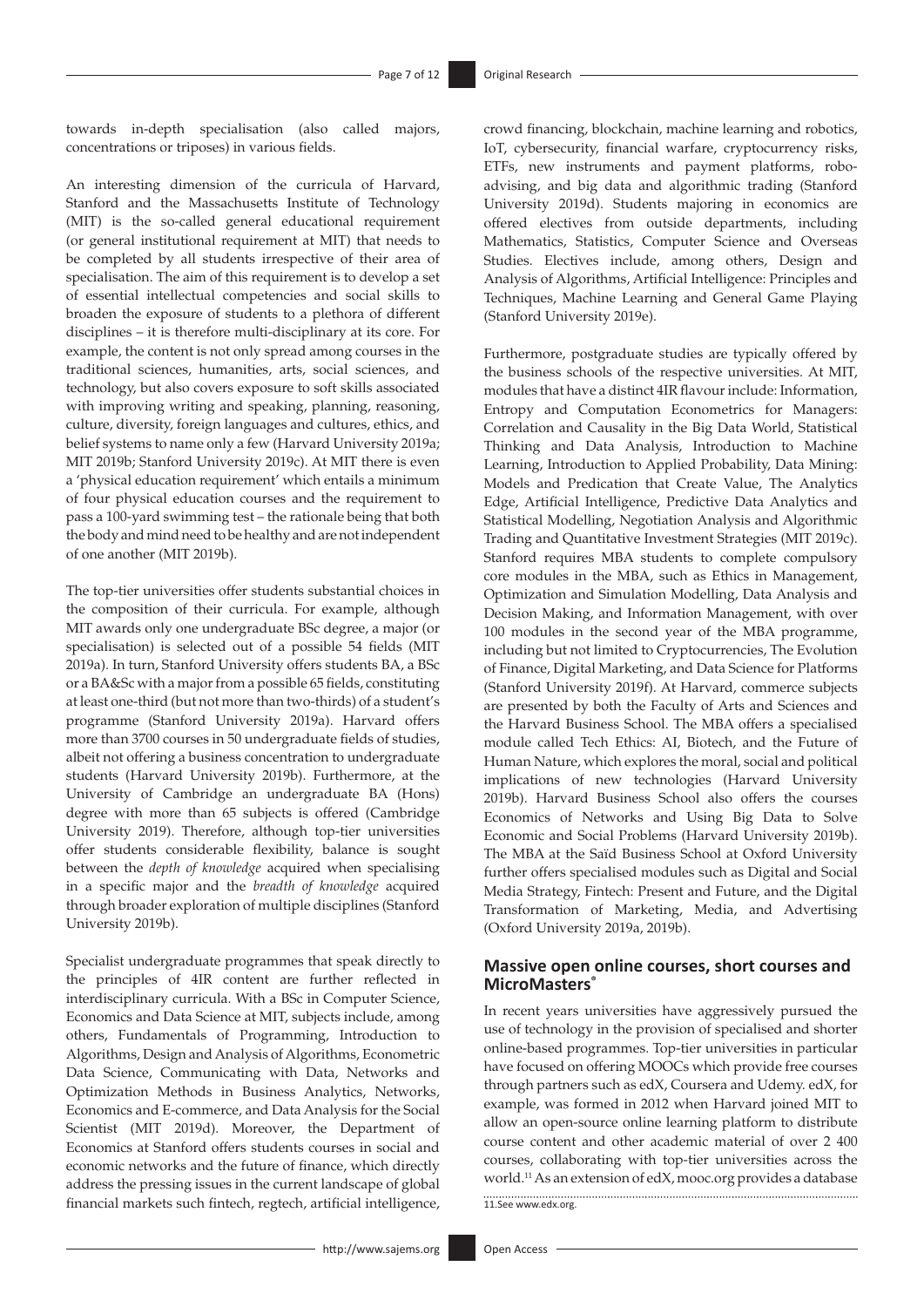on all the available MOOCs with a substantial number of courses focusing on 4IR-related content such as artificial intelligence, big data, blockchain, computer science, cybersecurity, data science, machine learning, Python, R programming, and robotics.12

For a nominal fee, top-tier universities offer online short courses focusing on industry-relevant content, and especially those related to the 4IR. Usually marketed as online certificate courses in either 'Executive' or 'Professional Education', these courses are typically presented in collaboration with an IT collaborator such as Emeritus, Getsmarter or Greater Learning which facilitate the entire online process, running for periods averaging 6–12 weeks. In South Africa, universities such as UCT and SU offer similar featured online certificates on topics such as data science and fintech.<sup>13</sup>

A further development in recent years has been the so-called MicroMaster® programmes, the logic of which is to enable prospective students the opportunity to do smaller, more manageable, postgraduate courses in topics that will ultimately count for recognition (credit) in full master's degrees at the respective university. Offered by top-tier universities, they are more expensive than short online certificate courses, but cheaper than full master's programmes, and typically run for periods of 6 months to usually not longer than 1 year.<sup>14</sup> Programmes related to the 4IR are particularly prevalent, with examples including MicroMaster® certificates in 'Statistics and Data Science' from MIT, 'Marketing Analytics' from the University of California at Berkeley, 'Integrated Digital Media' from New York University, 'Data Science' from the University of California at San Diego, 'Artificial Intelligence' by Columbia University, and 'Marketing in a Digital World' offered by Curtin University to name only a few.

# **Discussion and implications**

### **Discussion of the findings**

The 4IR requires a different way of thinking and will blur the boundaries between content on its own and the application of the content where integration in an inter- and multidisciplinary setting will increasingly become the norm. South African universities incorporating subjects such as economics, politics, technology and philosophy, similar to that of top-tier international universities, are examples of this and reflect the more integrated approach to curricula attempting to upskill graduates entering the 4IR. This is particularly important amid concerns about skills constraints inhibiting economic growth in South Africa (Burger 2018).

12.See [www.mooc.org.](http://www.mooc.org)

The South African universities investigated in this study acknowledge that 4IR-related content is important in commerce degrees. In most part there does not seem to be a mass overhaul of curricula, but rather that core modules tend to remain largely the same and are supplemented by additional modules addressing topics related to the 4IR. Furthermore, business schools seem to play an important role in the presentation of modules related to the 4IR. This is probably due to their role to stay current and adaptable to market trends, although the criticism is that content is not always as dynamic as it should be (Denning 2018). Needless to say, 'authentic engagement' between the relevant stakeholders to ensure meaningful curriculum changes, requires 'ongoing conversations' as the process becomes increasingly more dynamic amid the 4IR (UCT 2018b). In turn, top-tier universities offer degrees that are fundamentally multi-disciplinary and offer a wide and extensive range of modules in undergraduate programmes. Students are therefore encouraged to select from various disciplines. At postgraduate level, business schools, as opposed to discipline-specific departments, offer coursework and the range of specialised modules focusing on 4IR is extensive.

COVID-19 has set the scene to rapidly change the teaching and learning environment for South African universities. For universities to remain sustainable post-Covid-19, they have to change their business models as the traditional face-to-face mode of teaching and learning will no longer be the only feasible approach. Blended online learning approaches such as HyFlex may be considered in which students are given the option to attend classes either in person or in an online setting. By implication, besides adapting curricula to developments in the 4IR, universities need to start thinking differently about how they train students by strengthening their active learning abilities outside of the traditional face-to-face context.

#### **Managerial implications**

Six managerial implications for the management of South African universities are posited.

#### **An online presence will become increasingly important for revenue and continuity reasons**

Although face-to-face learning is the main mode of teaching at the majority of South African universities, having an online presence is becoming increasingly important, especially amid the COVID-19 pandemic. There are main drivers for the move towards a more integrated online presence in the teaching and learning environment for universities: firstly, South African universities need to become more competitive, compared to international universities, by focusing on South Africa-specific content; secondly, assuming the labour and physical resources are available, an online presence ensures an additional revenue stream in a higher education environment where the state is shifting the financial burden increasingly to students to fund their tuition (Czerniewicz, Trotter & Haupt 2019); thirdly, and arguably most importantly, an online presence will contribute to ensuring continuity in teaching and learning due to an increasingly disrupted

<sup>13.</sup>See [https://www.getsmarter.com/universities/university-of-cape-town?&ef\\_id=](https://www.getsmarter.com/universities/university-of-cape-town?&ef_id=c:326879540764_d:c_n:g_ti:kwd-364334305164_p:_k:uct%20online%20courses_m:e_a:60368263834&gclid=EAIaIQobChMIrLCGnp_I4wIVFPlRCh18GgK4EAAYASAAEgJ-3_D_BwE) [c:326879540764\\_d:c\\_n:g\\_ti:kwd-364334305164\\_p:\\_k:uct](https://www.getsmarter.com/universities/university-of-cape-town?&ef_id=c:326879540764_d:c_n:g_ti:kwd-364334305164_p:_k:uct%20online%20courses_m:e_a:60368263834&gclid=EAIaIQobChMIrLCGnp_I4wIVFPlRCh18GgK4EAAYASAAEgJ-3_D_BwE)%20online%20<br>c o u r s e s \_ m : e \_a : 6 0 3 6 8 2 6 3 8 3 4 & g c l i d = E A I a I Q o b C h M I r L C G n p \_<br>I4wIVFPIRCh18GgK4EAAYASAAEgJ-3\_D\_BwE; https://masterstart [utm\\_source=google&utm\\_medium=cpc&utm\\_campaign=](https://masterstart.com/courses?utm_source=google&utm_medium=cpc&utm_campaign=allcourses&keyword=on%20line%20courses&matchtype=p&device=c&gclid=EAIaIQobChMIrLCGnp_I4wIVFPlRCh18GgK4EAAYAiAAEgIk2_D_BwE) allcourses&<br>keyword=on%20line%[20courses&matchtype=p&device=c&gclid=EAIaIQobChMIr](https://masterstart.com/courses?utm_source=google&utm_medium=cpc&utm_campaign=allcourses&keyword=on%20line%20courses&matchtype=p&device=c&gclid=EAIaIQobChMIrLCGnp_I4wIVFPlRCh18GgK4EAAYAiAAEgIk2_D_BwE)<br>LCGnp\_I4wIVFPIRCh18GgK4EAAYAiAAEgIk2\_D\_BwE

<sup>14</sup>.See<https://www.edx.org/micromasters>.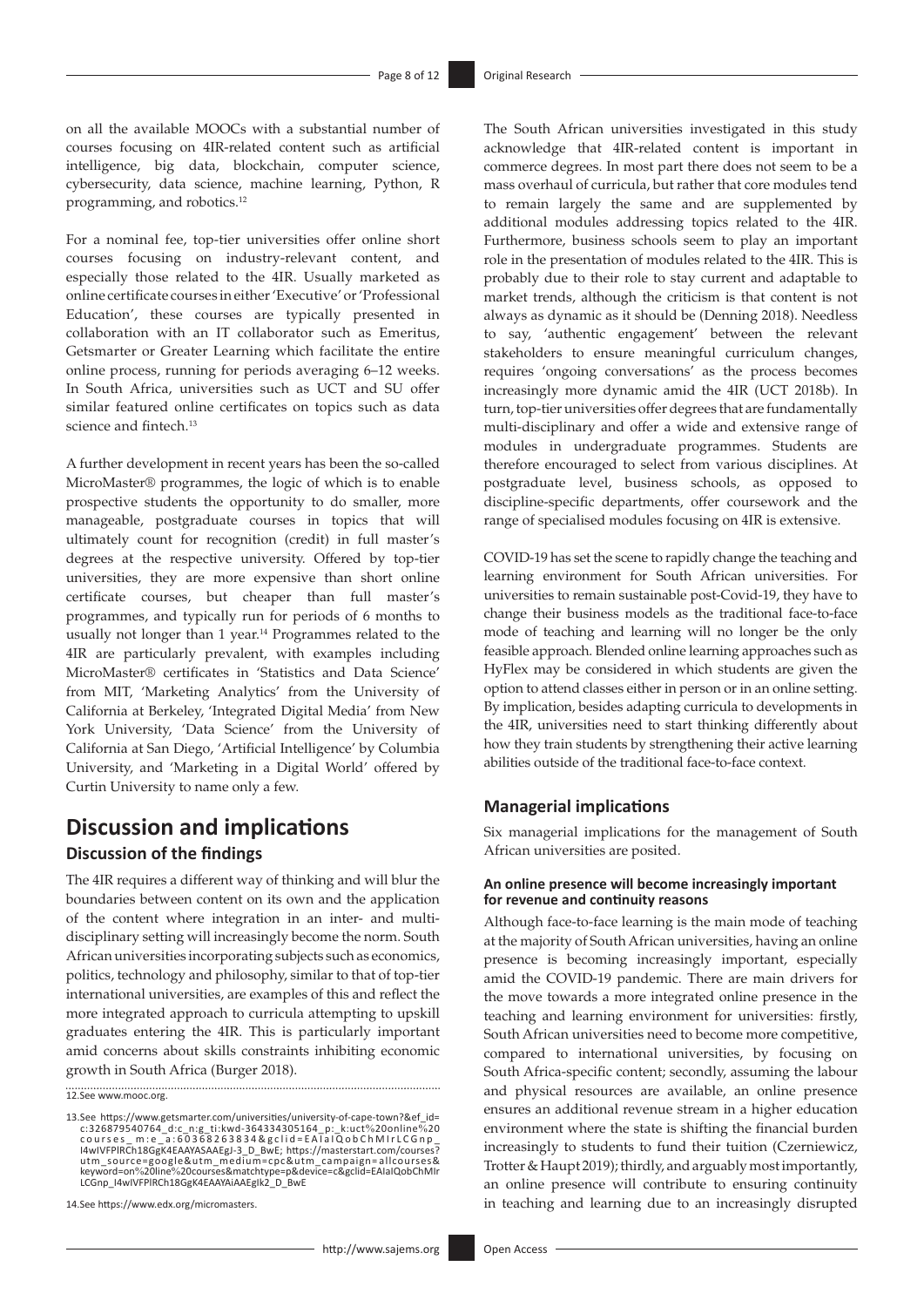higher education environment. The latter two reasons in particular support moving content to the virtual space as it provides some sort of continuity in the delivery of classes during times of strikes, protests and disruptions on campus such as those seen during the #FeesMustFall movement in 2015 and 2016, the unpaid National Student Financial Aid Scheme allowances in 2020, and the COVID-19 pandemic, which will continue into at least 2021 (Mafolo et al. 2020; Mbolekwa 2020; Geduld & Sathorar 2016). Given the highly politicised higher education environment in South Africa, adopting a hybrid (or blended) approach to class delivery may become the status quo in the future, despite the challenge of not all students having access to electronic devices or the internet due to coming from poor and working-class households (Brodie & Harding 2020).

#### **The integration of science, technology, engineering and mathematics skills is integral to curriculum design**

The 4IR will revolutionise the way society operates and STEM subjects will be the foundation of this. The focus on equipping future graduates with the requisite skills to meet the demands of the 4IR, must, however, not overshadow the realities facing the quality of education received by the majority of students prior to entering South African universities. The poor performance of the vast majority of South African school-leavers in STEM subjects is a concern for universities, reiterating the structural challenges in specifically the spheres of mathematics and science education.

This is also exacerbated by the fact that the so-called Millennials and Generation Z require a different mindset as to how knowledge is disseminated. The use of technology in the classroom is central to this and shorter attention spans and the pervasive use of technology require educators to present classes in far more interesting and stimulating ways than in the past (Giunta 2017). Although one study suggests that the attention span for Generation Z's is 8 s (Elmore 2014), universities must adapt curricula, taking into account the changing behavioural and technological habits of students as well, yet at the same time being sensitive to the challenges many South African students have regarding access to digital devices. COVID-19 and any such disruptive event in the future, has arguably made this more relevant than ever before.

#### **A mass overhaul of curricula is not required**

Although a few specialised degrees have been established, the general trend seems to be that universities are supplementing existing degree curricula with additional modules pertinent to the 4IR. With the exception of specialised degrees, especially at top-tier universities, degrees seem to be quite 'fluid', as the focus is rather to complement core modules, related to the traditional area of specialisation, with those expected from the 4IR. This feature is considered favourable for South African universities as it 'facilitate[*s*] the creation of new work fields at the intersection of knowledge domains' (Bawa 2017). Universities should therefore not necessarily be lulled into a mindset that they need to 'provide everything to everyone' through a mass overhaul of curricula,

but maybe consider building in more flexibility in module selection within degree programmes. Top-tier universities in particular have adopted a very explicit inter- and multidisciplinary approach to their curricula, with several South African universities having recently followed suit.

#### **Due to the pervasiveness of online content, the reputation of universities to provide formal and reputable qualifications will be pivotal to their success**

Already MOOCs and platforms such as YouTube threaten the dissemination of information offered by institutions of higher learning, especially those not offering the former. By implication, if information is so pervasive and cheaper alternatives to disseminate it in the public domain potentially threaten the existence of universities, what would motivate a student to pay for a formal education at a university rather than through (1) cheaper online-based programmes from reputable top-tier universities or (2) free online content such as MOOCs? The threat this poses to universities with a dominantly face-to-face teaching and learning environment, is exacerbated as their tuition fees are higher than universities that offer an exclusively online environment. The forced sudden reaction of universities to COVID-19 has exposed this reality and threatens to result in students switching to universities which have the technological infrastructure to deal with online teaching and learning. Needless to say, the answer to the question arguably lies in the reputational benefits of qualifying from a university of repute. For a South African university, this suggests competing with the best universities in the world, and it poses a potential threat to the competitiveness of South African qualifications if these universities are able to scale their online content and offer competitive teaching to potential South African students. As the migration to a digital teaching and learning environment due to COVID-19 has shown, the challenge will be to ensure that South African students have the necessary technology and data at their disposal to facilitate online education.

#### **Universities must require all students to take a course in ethics, specifically focusing on topics relevant to the Fourth Industrial Revolution**

Top-tier universities in particular have modules focusing on the ethical dimensions of the 4IR, given that it presupposes the integration of technology in everyday human life (Schwab 2016). Although technology has resulted in huge progress made in both the medical and business environment, concerns related to, for example, cybersecurity and the confidentiality of data raise ethical concerns with regard to privacy and the intrusive nature of data management. The question therefore becomes: can a university afford to send graduates into the workplace with no exposure to what ethics are, or how to handle unethical situations and, if so, what sort of message does it send out to the business community? Although South African business schools in particular grapple with these questions (Businesstech 2017), it is not as pervasive in curricula in general. And, as indicated above, although several professional qualifications require graduates to adhere to conduct and ethical-related standards as part of either curricula of professional affiliation in the fields of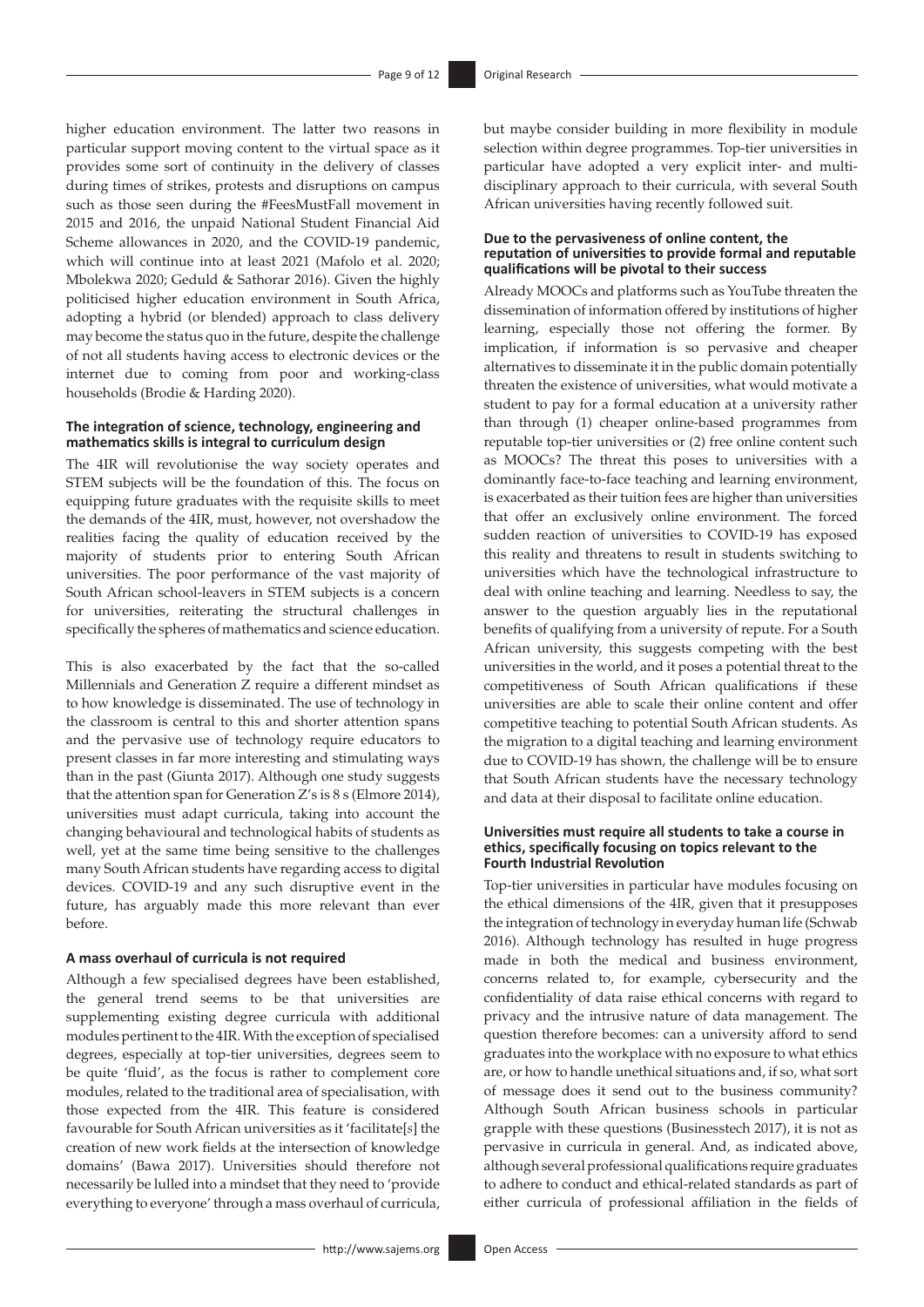commerce, there is no reason why offering a compulsory module on ethics should not be applicable to every graduate in commerce, not to mention any student studying at a university who does not specialise in one of the abovementioned career paths. Clearly, therefore, there is an acknowledgment by industry that ethics and the associated conduct in unethical situations in the workplace cannot be separated from what students need to learn at university.

#### **Curricula must differentiate the skills of graduates to keep them competitive in the workplace**

Universities need to ensure that they are driven by two overarching principles leading into the 4IR: (1) students must be provided with the requisite knowledge and skills to be part of the 4IR, and (2) the knowledge students acquire must differentiate them from the 'robots' (read: artificial intelligence, machine learning, mechanisation, automation, etc.) by focusing on their abilities to problem-solve, think critically, behave with empathy, be creative, question and dream (Marr 2018). By implication, graduates must not leave university having merely acquired the skills that technology will be able to do in the future, anyway. Given the rapid rate of change that technology brings to the fore, graduates will also need to adopt a mindset that encapsulates a lifelong learning approach. The COVID-19 pandemic has no doubt reinforced this and as long as a disrupted environment is the norm of the day, lifelong learning will be part and parcel of the mindset that the graduate of the future is expected to engender. University studies will thus be a means to an end: on-the-job experience, coupled with the skills and knowledge acquired at university, will count for more in terms of being competitive in the workplace.

Finally, although the impact on students is without question, university staff also need to be mentioned, especially while COVID-19 prevents them from attending the physical workplace. Universities must implement human resource policies that are increasingly more flexible and integrated with a performance-based culture that considers homebound work pressures. With COVID-19 likely to be part of the landscape until at least 2021, any developments in curriculum design are ultimately articulated and implemented by academic staff. Without the necessary institutional support to facilitate this, the ability of university, to capitalise on developments in the 4IR will be a futile exercise.

# **Conclusion**

As the custodians of disseminating knowledge, universities need to be at the forefront of equipping societies for the developments leading into the 4IR. This challenge has undoubtedly been escalated to unprecedented levels due to the COVID-19 pandemic and accelerated the rate of adoption. Given the socio-economic imbalances inherent to the South African economy, failure to do this will have severe implications on the well-being of the people and exacerbate the problem from being one of being unemployed to one of becoming unemployable. If South African

universities do not adapt and do so quickly, they run the risk of losing relevance in the broader higher education environment due to the competition from especially international universities which have a strong presence in the online environment. The solution is integrating the skills of the 4IR to address South Africa-specific problems and consequently not compete directly with top-tier international universities. Rather, they must become more relevant to South African problems using the tools and skills inherent to the 4IR. This will differentiate the offerings of South African universities from those of universities in the rest of the world. As such, COVID-19 has in many ways provided the platform for universities to 'reset' their business model and use technology as the fundamental tool to provide education in a time of disruption, arguably never seen before in higher education across the globe.

# **Acknowledgements**

This manuscript was the result of work conducted by a task team focusing on developments in curricula due to the 4IR appointed by the Faculty of Economic and Management Sciences at the University of the Free State.

### **Competing interests**

The authors declare that they have no financial or personal relationships that may have inappropriately influenced them in writing this research article.

### **Authors' contributions**

J.C. was the lead researcher for the design and writing up of the final manuscript. B.N., K.S, J.L., C.M. and W.S. contributed to certain sections of the manuscript.

### **Funding information**

This research received no specific grant from any funding agency in the public, commercial or not-for-profit sectors.

### **Data availability**

Data sharing is not applicable to this article as no new data were created or analysed in this study.

#### **Disclaimer**

The views and opinions expressed in this article are those of the authors and do not necessarily reflect the official policy or position of any affiliated agency of the authors.

## **References**

Alruwais, N., Wills, G. & Wald, M., 2018, 'Advantages and challenges of using eAssessment', *International Journal of Information and Education Technology* 8(1), 34–37. <https://doi.org/10.18178/ijiet.2018.8.1.1008>

- Atchan, M., Davis, D. & Foureur, M., 2017, 'An historical document analysis of the introduction of the Baby Friendly Hospital Initiative into the Australian setting', *Women and Birth* 30(1), 51–62. [https://doi.org/10.1016/j.](https://doi.org/10.1016/j.wombi.2016.07.004) [wombi.2016.07.004](https://doi.org/10.1016/j.wombi.2016.07.004)
- Astalin, P.K., 2013, 'Qualitative research designs: A conceptual framework', *International Journal of Social Science & Interdisciplinary Research* 2(1), 118–124.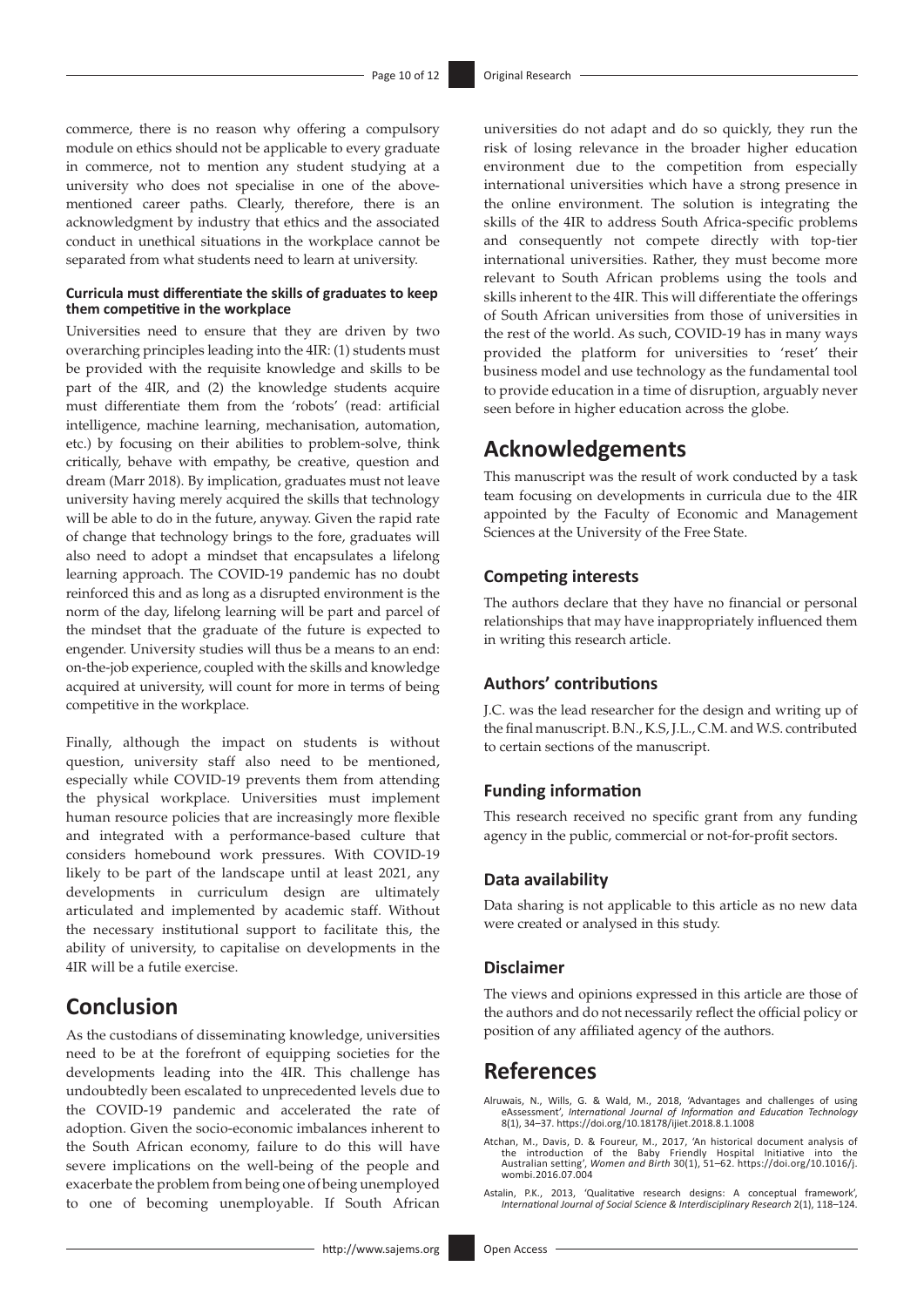- Bao, W., 2020, 'COVID‐19 and online teaching in higher education: A case study of Peking University', *Human Behaviour & Emerging Technologies* 2(2), 113–115. <https://doi.org/10.1002/hbe2.191>
- Bauer, W., Schlund, S., Marrenbach, D. & Ganschar, O., 2014, *Industrie 4.0–Volkswirtschaftliches Potenzial für Deutschland*, Fraunhofer Institut, Stuttgart.
- Bawa, A., 2017, 'Time for a change at universities', *Mail & Guardian*, 07 April, viewed 07 January 2020, from [https://mg.co.za/article/2017-04-07-00-time-for-a](https://mg.co.za/article/2017-04-07-00-time-for-a-change-at-universities/)[change-at-universities/.](https://mg.co.za/article/2017-04-07-00-time-for-a-change-at-universities/)
- Bhalla, V., Dyrcks, S. & Strack, R., 2017, 'Twelve forces that will radically change how<br>organizations work', The New Way of Working Series, March 27, Boston<br>consulting Group, viewed 15 July 2019, fro [publications/2017/people-organization-strategy-twelve-forces-radically](https://www.bcg.com/publications/2017/people-organization-strategy-twelve-forces-radically-change-organizations-work.aspx)[change-organizations-work.aspx](https://www.bcg.com/publications/2017/people-organization-strategy-twelve-forces-radically-change-organizations-work.aspx).
- Botha, D., 2017, 'The Fourth Industrial Revolution and knowledge management: Early stage conceptualisation', *South African Knowledge Management Summit*, Johannesburg, 29–31 August.
- Brodie, M. & Harding, M., 2020, 'Drastic measures in our universities need not silence<br>students' concerns', Daily Maverick, 18 March, viewed 06 April 2020, from<br>https://www.dailymaverick.co.za/article/2020-03-18-drastic-me
- Burki, T.K., 2020, 'COVID-19: Consequences for higher education', *Lancet Oncology* 21(6), 758. [https://doi.org/10.1016/S1470-2045\(20\)30287-4](https://doi.org/10.1016/S1470-2045(20)30287-4)
- Burger, P., 2018, *Getting it right: A new economy for South Africa*, Sandton, KMM Publishing.
- BusinessTech, 2017, Universities and business schools are changing their curricula to<br>deal with SA's 'ethics' problem, viewed 20 June 2019, from [https://businesstech.](https://businesstech.co.za/news/business/214591/universities-and-business-schools-are-changing-their-curricula-to-deal-with-sas-ethics-problem/)<br>-co.za/news/business/214591/universities-and-business-s [their-curricula-to-deal-with-sas-ethics-problem/](https://businesstech.co.za/news/business/214591/universities-and-business-schools-are-changing-their-curricula-to-deal-with-sas-ethics-problem/).
- BusinessTech, 2019, *2 big changes coming to South African schools*, viewed 20 June 2019, from [https://businesstech.co.za/news/government/324621/2-big-changes-](https://businesstech.co.za/news/government/324621/2-big-changes-coming-to-south-african-schools/)[coming-to-south-african-schools/.](https://businesstech.co.za/news/government/324621/2-big-changes-coming-to-south-african-schools/)
- Butler-Adam, J., 2018, 'The Fourth Industrial Revolution and education', *South African Journal of Science* 114(5/6), 1. <https://doi.org/10.17159/sajs.2018/a0271>
- Cambridge University, 2019, *Cambridge undergraduate prospective 2020*, pp. 60–61, 116, viewed 29 May 2019, from [https://www.undergraduate.study.cam.ac.uk/](https://www.undergraduate.study.cam.ac.uk/files­/publications­/uoc_prospectus_2020.pdf) [files/publications/uoc\\_prospectus\\_2020.pdf.](https://www.undergraduate.study.cam.ac.uk/files­/publications­/uoc_prospectus_2020.pdf)
- Czerniewicz, L., Trotter, H. & Haupt, G., 2019, 'Online teaching in response to student protests and campus shutdowns: Academics' perspectives', *Journal of Educational Technology in Higher Education* 16(43), 1–22. [https://doi.org/10.1186/s41239-](https://doi.org/10.1186/s41239-019-0170-1) [019-0170-1](https://doi.org/10.1186/s41239-019-0170-1)
- Cullen, R., Harris, M. & Hill, R.H., 2012, *The learner-centered curriculum: Design and implementation*, John Wiley & Sons, San Francisco, CA.
- Datareportal, 2020, *Digital 2020: South Africa*, viewed 23 November 2020, from [https://datareportal.com/reports/digital-2020-south-africa.](https://datareportal.com/reports/digital-2020-south-africa)
- Denning, S., 2018, 'Why today's business schools teach yesterday's expertise', Forbes,<br>27 May, viewed 30 May 2019, from [https://www.forbes.com/sites/](https://www.forbes.com/sites/stevedenning/2018/05/27/why-todays-business-schools-teach-yesterdays-expertise/#7b13e661488b)<br>stevedenning/2018/05/27/why-todays-business-schools-teach-yesterdays-<br>ex
- Department of Higher Education and Training (DHET), 2018, *Statistics on post-school education and training in South Africa: 2018*, viewed 07 January 2020, from [http://www.dhet.gov.za/Research](http://www.dhet.gov.za/Research%20Coordination%20Monitoring%20and%20Evaluation/6_DHET%20Stats%20Report_04%20April%202018.pdf)%20Coordination%20Monitoring%20and%20 [Evaluation/6\\_DHET](http://www.dhet.gov.za/Research%20Coordination%20Monitoring%20and%20Evaluation/6_DHET%20Stats%20Report_04%20April%202018.pdf)%20Stats%20Report\_04%20April%202018.pdf.
- Department of Higher Education and Training (DHET), 2019, *Post-school education and training monitor: Macro–Indicator trends*, viewed 07 January 2020, from [http://www.dhet.gov.za/SiteAssets/Post-School](http://www.dhet.gov.za/SiteAssets/Post-School%20Education%20and%20Training%20Monitor%20Report_March%202019.pdf)%20Education%20and%20 Training%20Monitor%[20Report\\_March](http://www.dhet.gov.za/SiteAssets/Post-School%20Education%20and%20Training%20Monitor%20Report_March%202019.pdf)%202019.pdf.
- Department of Higher Education and Training (DHET), 2020, *Statement on post-school education and training sector state of readiness for the academic year 2020,*<br>viewed 18 February 2020, from [http://www.dhet.gov.za/SiteAssets/Media](http://www.dhet.gov.za/SiteAssets/Media%20Statement%202020/PSET%20State%20of%20Readiness.pdf)%20<br>Statement%202020/PSET%20State%20of%[20Readiness.pdf](http://www.dhet.gov.za/SiteAssets/Media%20Statement%202020/PSET%20State%20of%20Readiness.pdf).
- Elmore, T., 2014, 'Contrasting generation Y and Z', *HuffPost: Parents*, 15 October, viewed 19 July 2019, from [http://www.huffingtonpost.com/tim-elmore/](http://www.huffingtonpost.com/tim-elmore/contrasting-generation-y-_b_5679434.html) [contrasting-generation-y-\\_b\\_5679434.html](http://www.huffingtonpost.com/tim-elmore/contrasting-generation-y-_b_5679434.html).
- Flaherty, C., 2020, *Big proctor: Is the fight against cheating during remote instruction worth enlisting third-party student surveillance platforms?*, viewed 06 June 2020, from [https://www.insidehighered.com/news/2020/05/11/online-proctoring](https://www.insidehighered.com/news/2020/05/11/online-proctoring-surging-during-covid-19)[surging-during-covid-19](https://www.insidehighered.com/news/2020/05/11/online-proctoring-surging-during-covid-19).
- Flyvbjerg, B., 2011, 'Case study', in N.K. Denzin & Y.S. Lincoln (eds.), *The Sage handbook of qualitative research*, pp. 301–316, Sage, Los Angeles, CA.
- Geduld, D. & Sathorar, H., 2016, 'Leading curriculum change: Reflections on how Abakhwezeli stoked the fire', *South African Journal of Education* 36(4), 1–13. <https://doi.org/10.15700/saje.v36n4a1319>
- Gewin, V., 2020, 'Five tips for moving teaching online as COVID-19 takes hold', *Nature* 580, 295–296. <https://doi.org/10.1038/d41586-020-00896-7>
- Giunta, C., 2017, 'An emerging awareness of generation Z students for higher education professors', *Archives of Business Research* 5(4), 90–104. [https://doi.](https://doi.org/10.14738/abr.54.2962) [org/10.14738/abr.54.2962](https://doi.org/10.14738/abr.54.2962)
- Global Universities Rankings, 2019, *US news best global universities rankings*, viewed from [https://www.usnews.com/education/best-global](https://www.usnews.com/education/best-global-universities/rankings)12 August 2019,<br>[universities/rankings.](https://www.usnews.com/education/best-global-universities/rankings)
- Gorlick, A., 2020, 'The productivity pitfalls of working from home in the age of COVID-19', *Stanford News*, viewed 06 June 2020, from [https://news.stanford.](https://news.stanford.edu/2020/03/30/productivity-pitfalls-working-home-age-covid-19/) [edu/2020/03/30/productivity-pitfalls-working-home-age-covid-19/.](https://news.stanford.edu/2020/03/30/productivity-pitfalls-working-home-age-covid-19/)
- Gray, A., 2016, 'The 10 skills you need to thrive in the Fourth Industrial Revolution',<br>World Economic Forum, viewed 21 May 2019, from [https://www.weforum.org/](https://www.weforum.org/agenda/2016/01/the-10-skills-you-need-to-thrive-in-the-fourth-industrial-revolution/)<br>agenda/2016/01/the-10-skills-you-need-to-thrive-in-the-fourth[revolution/.](https://www.weforum.org/agenda/2016/01/the-10-skills-you-need-to-thrive-in-the-fourth-industrial-revolution/)
- Guba, E.G. & Lincoln, Y.S., 1982, 'Epistemological and methodological bases of naturalistic inquiry', *Educational Communication and Technology Journal* 30(4), 233–252.
- Halili, S.H., 2019, 'Technological advancements in education 4.0', *The Online Journal of Distance Education and e-Learning* 7(1), 63–74.
- Harvard University, 2019a, *General education requirement*, viewed 25 May 2019, from [https://generaleducation.fas.harvard.edu/current\\_requirements.](https://generaleducation.fas.harvard.edu/current_requirements)
- Harvard University, 2019b, *Academic programs*, viewed 25 May 2019, from [https://](https://www.hbs.edu/about/academic-programs/Pages/default.aspx) [www.hbs.edu/about/academic-programs/Pages/default.aspx](https://www.hbs.edu/about/academic-programs/Pages/default.aspx).
- Hermann, M., Pentek, T. & Otto, B., 2016, 'Design principles for industry 4.0 scenarios', *Proceedings of 2016 49th Hawaii International Conference on systems science*, January 5–8, Maui, Hawaii.
- Hong, O., 2017, *STEAM education in Korea: Current policies and future directions*, Policy Trajectories and Initiatives in STEM Education.
- Horowitz, M. & White-Burke, W., 2018, 'Academia can be an important vanguard of the Fourth Industrial Revolution', *World Economic Forum*, viewed 17 July 2019, from [https://www.weforum.org/agenda/2018/01/academia-vanguard-fourth](https://www.weforum.org/agenda/2018/01/academia-vanguard-fourth-industrial-revolution-4ir-universities/)[industrial-revolution-4ir-universities/.](https://www.weforum.org/agenda/2018/01/academia-vanguard-fourth-industrial-revolution-4ir-universities/)
- Howie, S., Combrinck, C., Tshele, M., Roux, K., McLeod Palane, N. & Mokoena, G.,<br>2016, Progress in international reading and literacy study: South African children's<br>2016 reading literacy achievement, Centre for Evaluation Pretoria, Pretoria.
- Hussin, A.A., 2018, 'Education 4.0 made simple: Ideas for teaching', *International Journal of Education & Literacy Studies* 6(3), 92–98. [https://doi.org/10.7575/aiac.](https://doi.org/10.7575/aiac.ijels.v.6n.3p.92) [ijels.v.6n.3p.92](https://doi.org/10.7575/aiac.ijels.v.6n.3p.92)
- Jabbour, A.B., Jabbour, C.J., Foropon, C. & Filho, M.G., 2018, 'When titans meet Can<br>industry 4.0 revolutions the environmentally sustainable manufacturing wave?<br>The role of critical success factors', Technological Forec 132(2018), 18–25. <https://doi.org/10.1016/j.techfore.2018.01.017>
- Khagram, S., 2020, 'How the coronavirus pandemic accelerates the 4th Industrial Revolution', *News Wise*, 24 April 2020, viewed 07 May 2020, from [https://www.](https://www.newswise.com/coronavirus/how-coronavirus-pandemic-accelerates-the-technology-of-the-4th-industrial-revolution-https-eiuperspectives-economist-comfinancial-serviceswhy-coronavirus-will-accelerate-fourth-industrial-revolution-4ir/?article_id=730580) [newswise.com/coronavirus/how-coronavirus-pandemic-accelerates-the-](https://www.newswise.com/coronavirus/how-coronavirus-pandemic-accelerates-the-technology-of-the-4th-industrial-revolution-https-eiuperspectives-economist-comfinancial-serviceswhy-coronavirus-will-accelerate-fourth-industrial-revolution-4ir/?article_id=730580)[technology-of-the-4th-industrial-revolution-https-eiuperspectives-economist](https://www.newswise.com/coronavirus/how-coronavirus-pandemic-accelerates-the-technology-of-the-4th-industrial-revolution-https-eiuperspectives-economist-comfinancial-serviceswhy-coronavirus-will-accelerate-fourth-industrial-revolution-4ir/?article_id=730580)[comfinancial-serviceswhy-coronavirus-will-accelerate-fourth-industrial-revolution-](https://www.newswise.com/coronavirus/how-coronavirus-pandemic-accelerates-the-technology-of-the-4th-industrial-revolution-https-eiuperspectives-economist-comfinancial-serviceswhy-coronavirus-will-accelerate-fourth-industrial-revolution-4ir/?article_id=730580)[4ir/?article\\_id=730580.](https://www.newswise.com/coronavirus/how-coronavirus-pandemic-accelerates-the-technology-of-the-4th-industrial-revolution-https-eiuperspectives-economist-comfinancial-serviceswhy-coronavirus-will-accelerate-fourth-industrial-revolution-4ir/?article_id=730580)
- Knudsen, M.S. & Kaivo-oja, J., 2018, Are we in the midst of a Fourth Industrial<br>Revolution? New industry 4.0 insights from future technology analysis<br>professionals, viewed 18 May 2019, from https://ffrc.wordpress.com/2018/
- Le, T.T., Andreadakis, Z., Kumar, A., Román, R.G., Tollefsen, S., Saville, M. et al., 2020, 'The COVID-19 vaccine development landscape', *Nature Reviews Drug Discovery* 19(2020), 305–306.<https://doi.org/10.1038/d41573-020-00073-5>
- Lorenz, M., Rüßmann, M., Waldner, M., Engel, P., Harnisch, M. & Justus, J., 2015, Industry 4.0: The future of productivity and growth in manufacturing industries,<br>viewed 20 January 2021, from [https://www.bcg.com/publications/2015/](https://www.bcg.com/publications/2015/engineered_products_project_business_industry_4_future_productivity_growth_manufacturing_industries)<br>engineered\_products\_project\_business\_industry\_4\_future\_producti
- Lu, Y., 2017, Cyber Physical System (CPS)-based industry 4.0: A survey', *Journal of Industrial Integration and Management* 2(3), 1750014. [https://doi.org/10.1142/](https://doi.org/10.1142/S2424862217500142) [S2424862217500142](https://doi.org/10.1142/S2424862217500142)
- Mafolo, K., Mbovane, T., Damba-Hendrik, N. & Ngubane, N., 2020, 'Protests over<br>unpaid NSFAS allowances stop education across SA', News24, 10 Narrch, viewed<br>-24 March 2020, from https://www.news24.com/SouthAfrica/News/prote [over-unpaid-nsfas-allowances-stop-education-across-sa-20200310](https://www.news24.com/SouthAfrica/News/protests-over-unpaid-nsfas-allowances-stop-education-across-sa-20200310).
- Marr, B., 2018, '7 job skills of the future (that AIs and robots can't do better than<br>humans)', Forbes, 06 August, viewed 06 April 2020, from [https://www.forbes.](https://www.forbes.com/sites/bernardmarr/2018/08/06/7-job-skills-of-the-future-that-ais-and-robots-cant-do-better-than-humans/#3cf852e86c2e)<br>com/sites/bernardmarr/2018/08/06/7-job-skills-of-the-future-
- Massachusetts Institute of Technology (MIT), 2019a, *MIT facts*, viewed 07 May 2019, from [https://web.mit.edu/facts/faqs.html.](https://web.mit.edu/facts/faqs.html)
- Massachusetts Institute of Technology (MIT), 2019b, *General institute requirement*, viewed 07 May 2019, from [https://mitadmissions.org/discover/the-mit-](https://mitadmissions.org/discover/the-mit-education/general-institute-requirements/)[education/general-institute-requirements/](https://mitadmissions.org/discover/the-mit-education/general-institute-requirements/).
- Massachusetts Institute of Technology (MIT), 2019c, *MIT course catalogue bulletin, 2018/2019*, volume 154, number 1, viewed 07 May 2019, from [http://catalog.mit.](http://catalog.mit.edu/archive/mit-bulletin-18-19.pdf) [edu/archive/mit-bulletin-18-19.pdf](http://catalog.mit.edu/archive/mit-bulletin-18-19.pdf).
- Massachusetts Institute of Technology (MIT), 2019d, *Degree chart*, viewed 08 May 2019,from [http://catalog.mit.edu/degree-charts/computer-science-economics-data-](http://catalog.mit.edu/degree-charts/computer-science-economics-data-science-course-6-14/computer-science-economics-data-science-course-6-14.pdf)[science-course-6-14/computer-science-economics-data-science-course-6-14.pdf](http://catalog.mit.edu/degree-charts/computer-science-economics-data-science-course-6-14/computer-science-economics-data-science-course-6-14.pdf).
- Mathiba, G., 2020 'Covid-19 and South African universities: A raft of problems to ponder', *Maverick Insider*, 09 April, viewed 06 June 2020, from [https://www.](https://www.dailymaverick.co.za/opinionista/2020-04-09-covid-19-and-south-african-universities-a-raft-of-problems-to-ponder/#gsc.tab=0) [dailymaverick.co.za/opinionista/2020-04-09-covid-19-and-south-african](https://www.dailymaverick.co.za/opinionista/2020-04-09-covid-19-and-south-african-universities-a-raft-of-problems-to-ponder/#gsc.tab=0)[universities-a-raft-of-problems-to-ponder/#gsc.tab=0.](https://www.dailymaverick.co.za/opinionista/2020-04-09-covid-19-and-south-african-universities-a-raft-of-problems-to-ponder/#gsc.tab=0)
- Mbolekwa, S.A., 2020, 'Covid-19: Universities consider reconfiguring academic year to<br>match that of northern hemisphere', TimesJive, 06 April, viewed 06 April 2020, from<br>https://www.timeslive.co.za/news/south-africa/2020-0 [consider-reconfiguring-academic-year-to-match-that-of-northern-hemisphere/](https://www.timeslive.co.za/news/south-africa/2020-04-06-covid-19--universities-consider-reconfiguring-academic-year-to-match-that-of-northern-hemisphere/).
- Menon, K. & Castrillon, G., 2019, 'Universities have "pivotal role" to play in Fourth<br>Industrial Revolution', *Daily Maverick*, 15 April 2019, viewed 23 May 2019, from<br>https://www.dailymaverick.co.za/article/2019-04-15-uni [role-to-play-in-fourth-industrial-revolution/](https://www.dailymaverick.co.za/article/2019-04-15-universities-have-pivotal-role-to-play-in-fourth-industrial-revolution/).